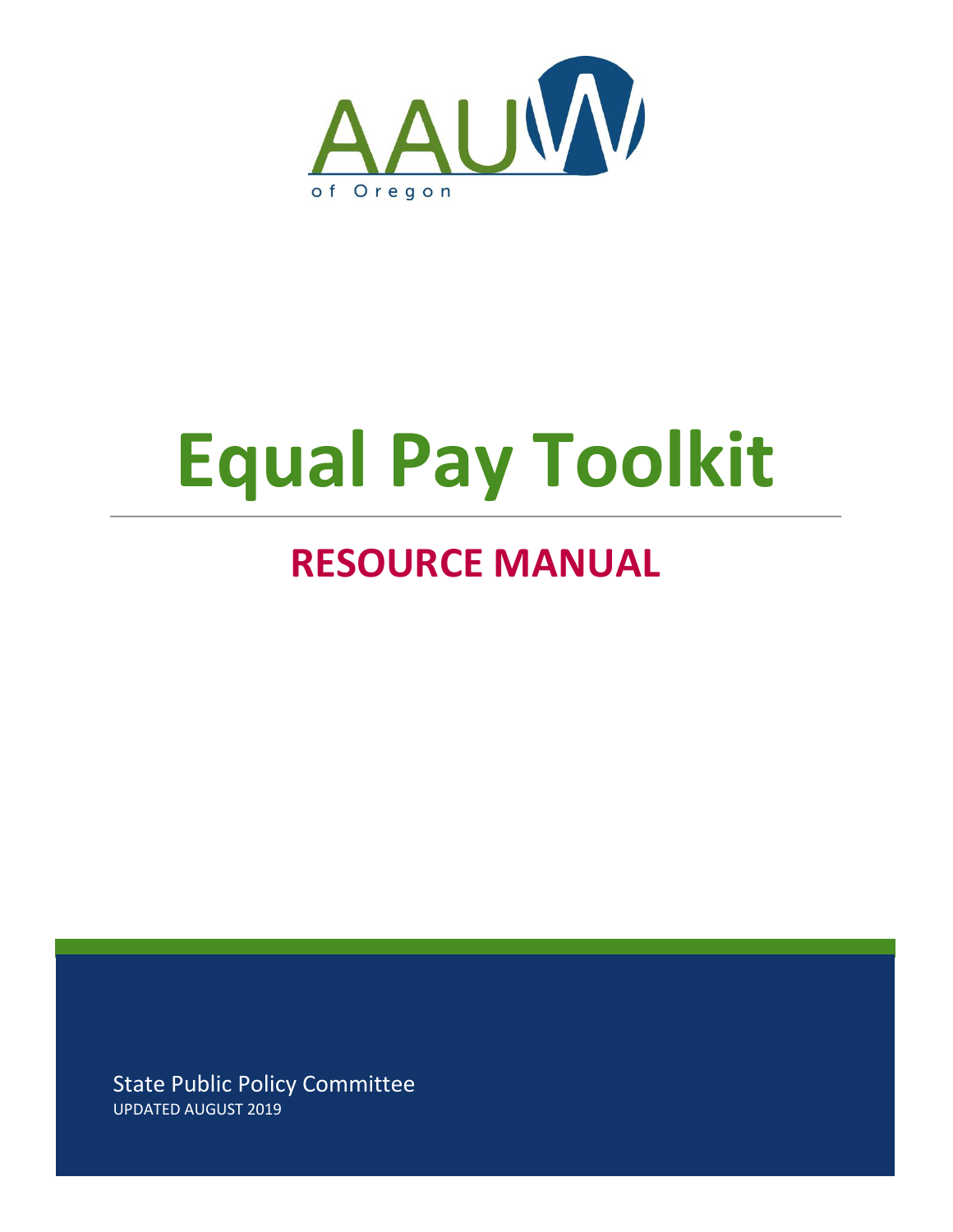# **Table of Contents**

| <b>INTRODUCTION</b>                                                    | <u>3</u>                |
|------------------------------------------------------------------------|-------------------------|
| <b>DATES TO KNOW IN 2018</b>                                           | 4                       |
| <b>ABOUT PAY EQUITY IN OREGON</b>                                      | 5                       |
| <b>BY THE NUMBERS</b>                                                  | 5                       |
| <b>CURRENT STATUS OF THE FIGHT FOR PAY EQUITY</b>                      | 5                       |
| <b>OREGON'S EQUAL PAY ACT OF 2017</b>                                  | 6                       |
| <b>ENFORCEMENT THROUGH THE BUREAU OF LABOR &amp; INDUSTRIES (BOLI)</b> | 6                       |
| <b>ENFORCEMENT THROUGH FILING A CIVIL LAWSUIT IN COURT</b>             | $\overline{\mathbf{z}}$ |
| <b>CLAIMS</b>                                                          | 7                       |
| <b>LEARN ABOUT PAY EQUITY</b>                                          | $\overline{\mathbf{8}}$ |
| <b>GENERAL RESOURCES</b>                                               | 8                       |
| <b>OREGON INFORMATION</b>                                              | 8                       |
| <b>IDEAS FOR TAKING ACTION</b>                                         | $\overline{9}$          |
| <b>BECOME A TWO-MINUTE ACTIVIST</b>                                    | 9                       |
| <b>ENGAGE YOUR MEMBERS</b>                                             | 9                       |
| <b>ORGANIZE LUNCH-AND-LEARNS</b>                                       | 9                       |
| <b>ADD PAY EQUITY TO YOUR BOOK CLUB</b>                                | 10                      |
| <b>SPONSOR AN ESSAY CONTEST</b>                                        | 10                      |
| <b>RECOGNIZE EQUAL PAY DAY IN YOUR COMMUNITY</b>                       | 10                      |
| <b>MAKE A PUBLIC SERVICE ANNOUNCEMENT</b>                              | 10                      |
| <b>HOST A PUBLIC INFORMATION FORUM</b>                                 | 11                      |
| <b>BUILD ALLIANCES</b>                                                 | 11                      |
| <b>TAKE A STAND (OR A TABLE)</b>                                       | 11                      |
| <b>MEET WITH YOUR LEGISLATOR(S)</b>                                    | 12                      |
| <b>GET A PROCLAMATION</b>                                              | 12                      |
| <b>ISSUE A PRESS RELEASE</b>                                           | 12                      |
| <b>SEND A LETTER TO THE EDITOR</b>                                     | 12                      |
| <b>MATERIALS</b>                                                       | <u>13</u>               |
| <b>HANDOUTS</b>                                                        | 13                      |
| <b>POSTERS</b>                                                         | 14                      |
| <b>PRESENTATIONS</b>                                                   | 14                      |
| <b>SAMPLE PRESS RELEASE</b>                                            | 14                      |
| <b>TALKING POINTS FOR LETTERS TO THE EDITOR</b>                        | 15                      |
| <b>REPORTING</b>                                                       | 17                      |
| <b>UPCOMING ACTIVITIES &amp; EVENTS</b>                                | 17                      |
| <b>REPORT BACK ON ACTIVITIES &amp; EVENTS</b>                          | 17                      |

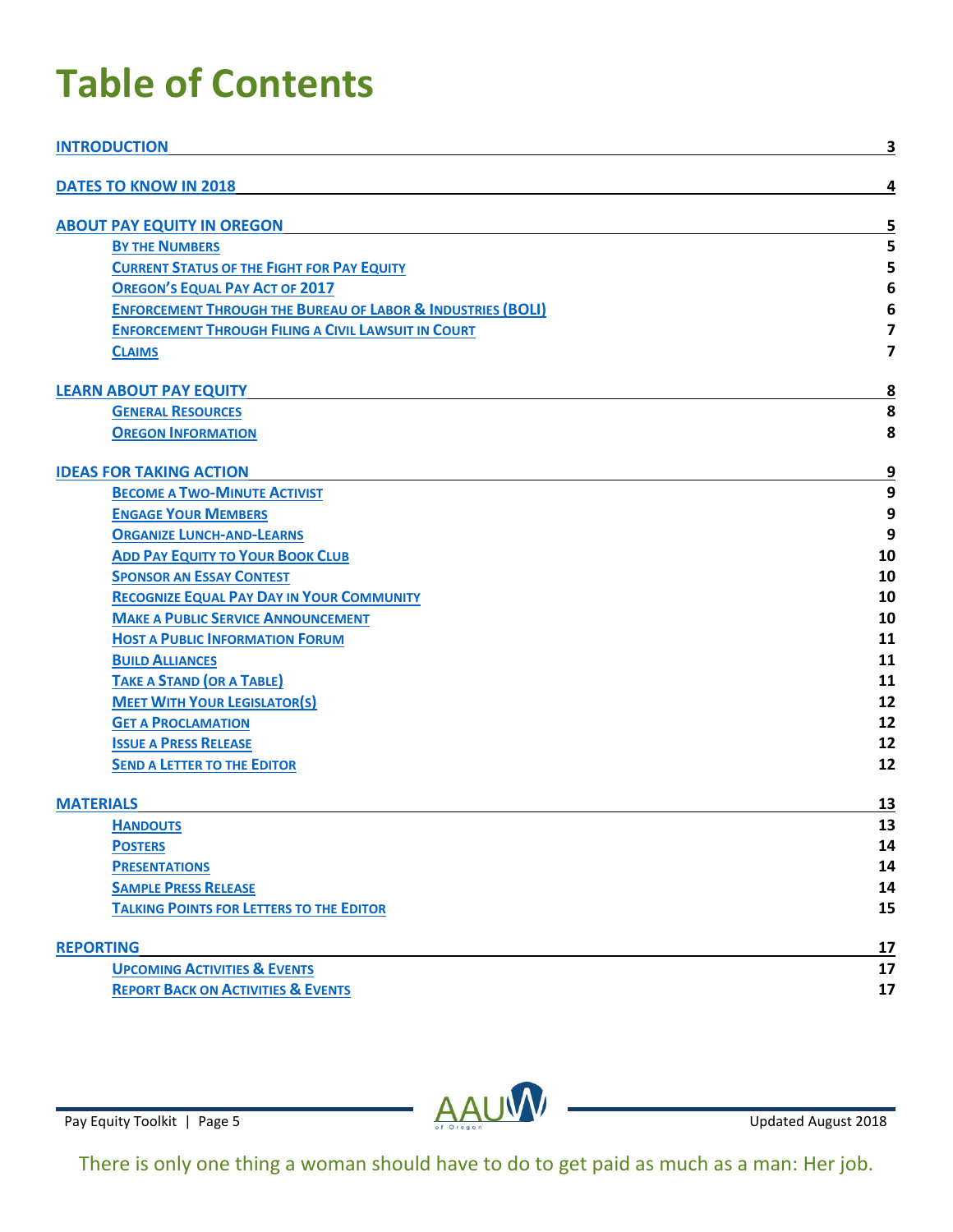# <span id="page-2-0"></span>**Introduction**

The State of Oregon has a long tradition of creating new and innovative legislation and programs that foster social change. The 2017 Legislative Session was particularly successful in sponsoring and ultimately approving bills that directly support women's and girls' access to reproductive health care, education, and fair pay. Many new women legislators along with groups like AAUW were key in making these bills a reality. Ultimately, AAUW of Oregon sees a role for local Branches to help their local communities understand all aspects of the Equal Pay Act which strives to obliterate the practice of paying women less than men.

The goal of the Fair Pay Tool Kit is to enable AAUW Branch members to get the word out about the Fair Pay Act at the local level by providing effective tools to be used to educate a wide variety of targeted audiences. It is work in progress and will be improved continuously. As the kit is used in the field, materials will be revised and new items added reflecting best practices in Oregon and in the nation.

We realize that not everyone will be comfortable with the active education role. So, along with the Toolkit, AAUW of Oregon will provide opportunities for Branch members to learn how to address targeted audiences through a statewide training program. Success of this effort will depend upon the desire of local Branch members to carry the important message of fair pay to the desired audience and the ability to present materials and information to an audience using good presentation and listening techniques.

The following materials in the Tool Kit include a list of potential groups for presentations, samples of articles and press releases, brochures, frequently asked questions, and one-pagers outlining the basics of the Fair Pay Act. We look forward to all communities in Oregon understanding and enjoying their right to fair pay!

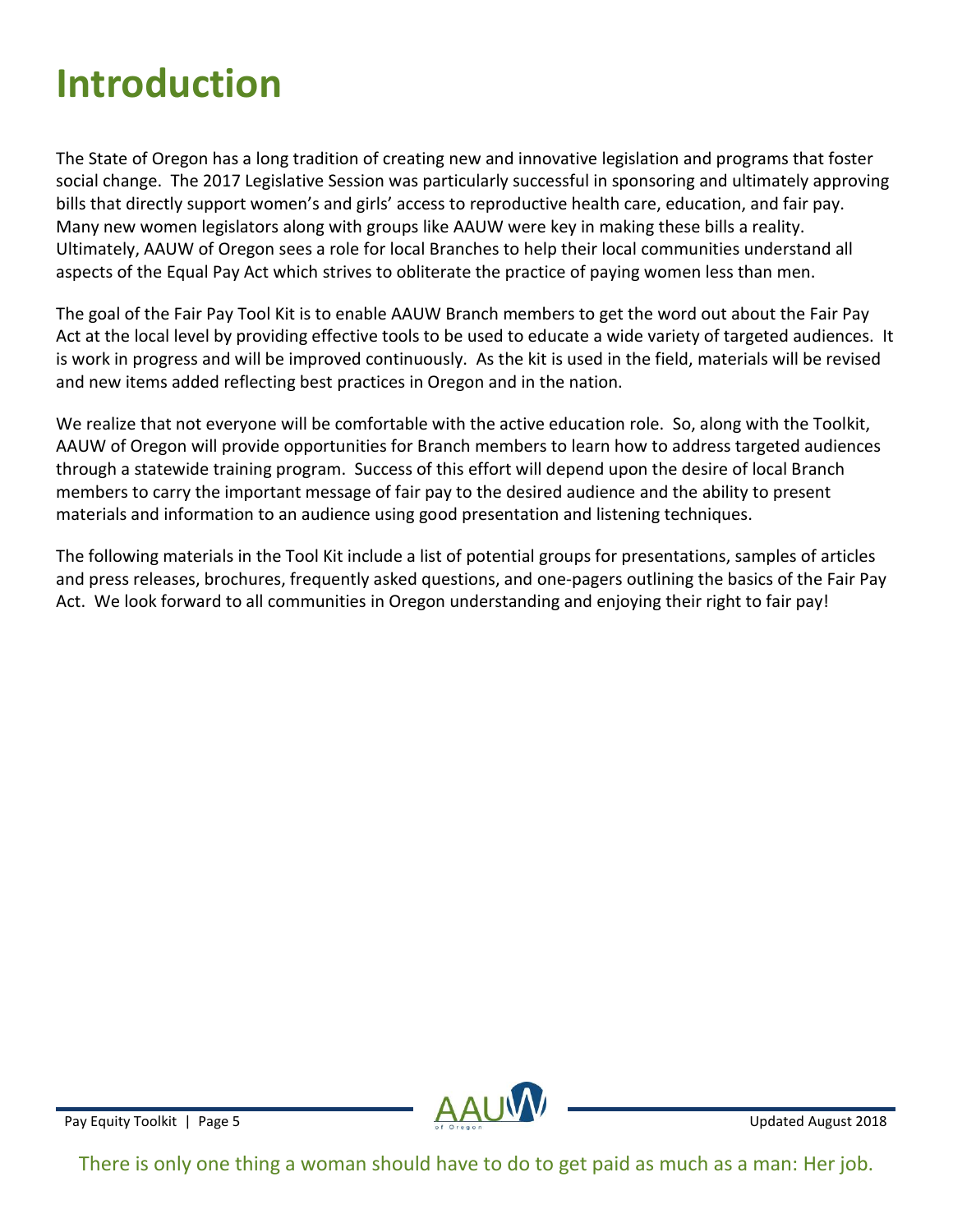# <span id="page-3-0"></span>**Dates to Know**

Timing is key in planning activism, programming and events. AAUW maintains a complete list of anniversaries and events throughout the year (available a[t https://www.aauw.org/resource/events-and-deadlines](about:blank)[calendar\)](about:blank).

Here is a list of important dates in 2019 for pay equity …

- **January 29**: Lilly Ledbetter Fair Pay Act signed into law in 2009
- **February**: Black History Month
- **March**: Women's History Month
- **March 5**: Asian Pacific Islander women's equal pay day
- **April 2**: All women's equal pay day
- **May 30**: Mother's equal pay day
- **June**: Women in Science and Technology month
- **June 10**: Equal Pay Act signed into law in 1963
- **June 23**: Anniversary of signing Title IX into law
- August 18: National Women's Equality Day anniversary of 19<sup>th</sup> Amendment
- **August 22**: Black women's equal pay day
- **September 23**: Native American women's equal pay day
- **October 6**: Oregon Equal Pay Act signed into law in 2017
- **November 20**: Latina equal pay day

The next Equal Pay Day is March 31 2020, which symbolizes how far into the year women must work in order to earn what men earned in the previous year.

SUGGESTIONS: Pay equity events could also be planned and executed around local events such as farmer's markets, county fairs, city events, job fairs, etc.

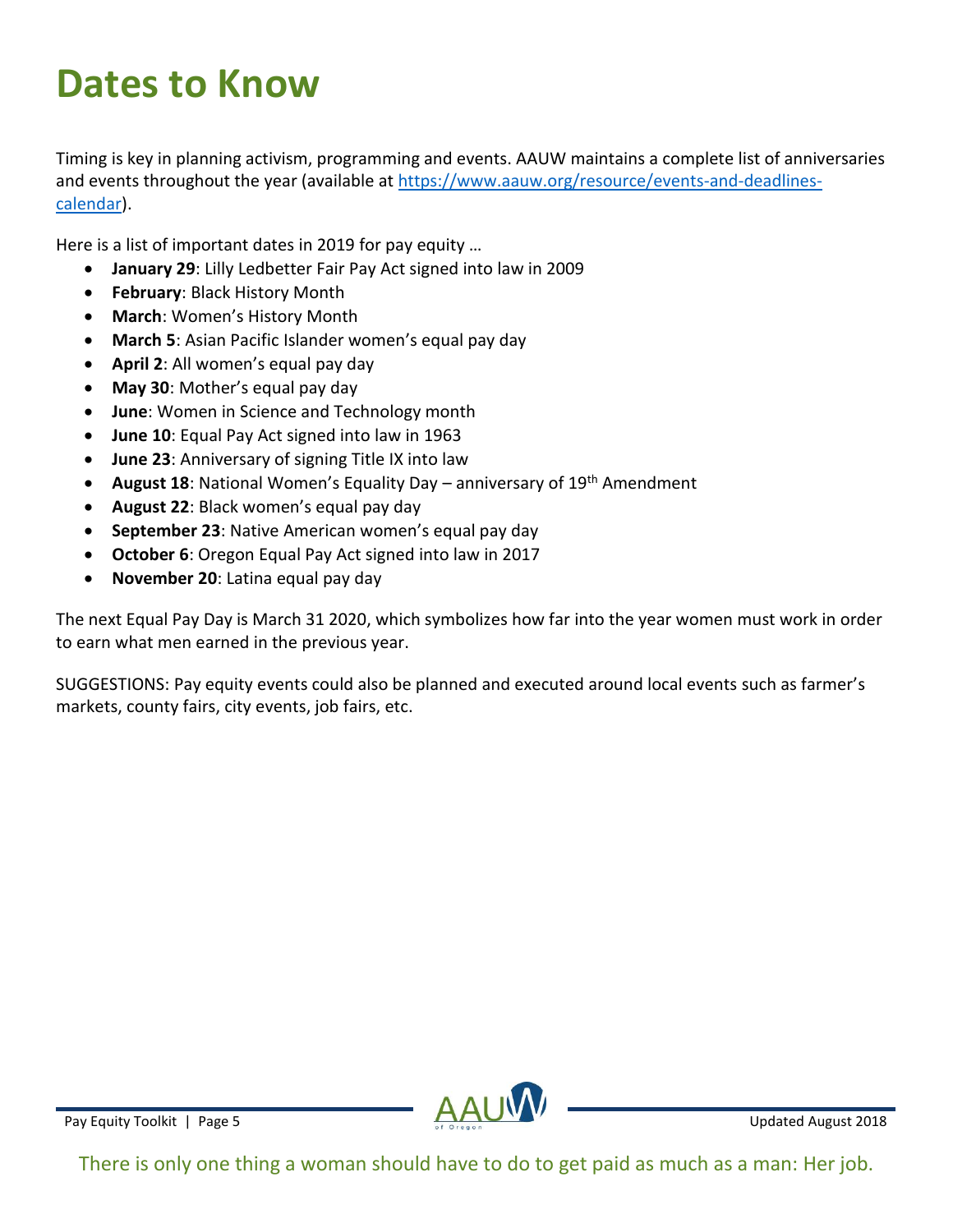# <span id="page-4-0"></span>**About Pay Equity in Oregon**

### <span id="page-4-1"></span>**BY THE NUMBERS**

- As of 2017, the earnings ratio for women in Oregon was 82% that is, for every dollar that men in Oregon earn, women earn only 82 cents. In terms of pay equity, Oregon ranks 20<sup>th</sup> out of all states and the District of Columbia.<sup>1</sup>
- $\bullet$  The earnings ratios are even worse for women of color and mothers in Oregon.<sup>2,3</sup>
	- o Asian American women: 79%
	- o White, non-hispanic women: 78%
	- o Mothers: 73%
	- o African American women: 68%
	- o Native American women: 60%
	- o Latinas: 51%
- <span id="page-4-2"></span>• As of February 2019 earnings ratios by Congressional district<sup>4</sup>
	- o District 1, Bonamici (D): 82.2%
	- o District 2, Walden (R): 83.1%
	- o District 3, Blumenauer (D): 83.9%
	- o District 4, DeFazio (D): 79.4%
	- o District 5, Schrader (D): 79.9%

<sup>&</sup>lt;sup>4</sup> Source: [https://www.aauw.org/aauw\\_check/pdf\\_download/show\\_pdf.php?file=Gender\\_Pay\\_Gap\\_Oregon](about:blank)



<sup>&</sup>lt;sup>1</sup> Source: [https://www.aauw.org/aauw\\_check/pdf\\_download/show\\_pdf.php?file=The\\_Simple\\_Truth](about:blank)

<sup>&</sup>lt;sup>2</sup> Source: [https://nwlc.org/resources/wage-gap-state-state](about:blank)

<sup>&</sup>lt;sup>3</sup> Source: [https://nwlc.org/resources/the-wage-gap-for-mothers-state-by-state-2017](about:blank)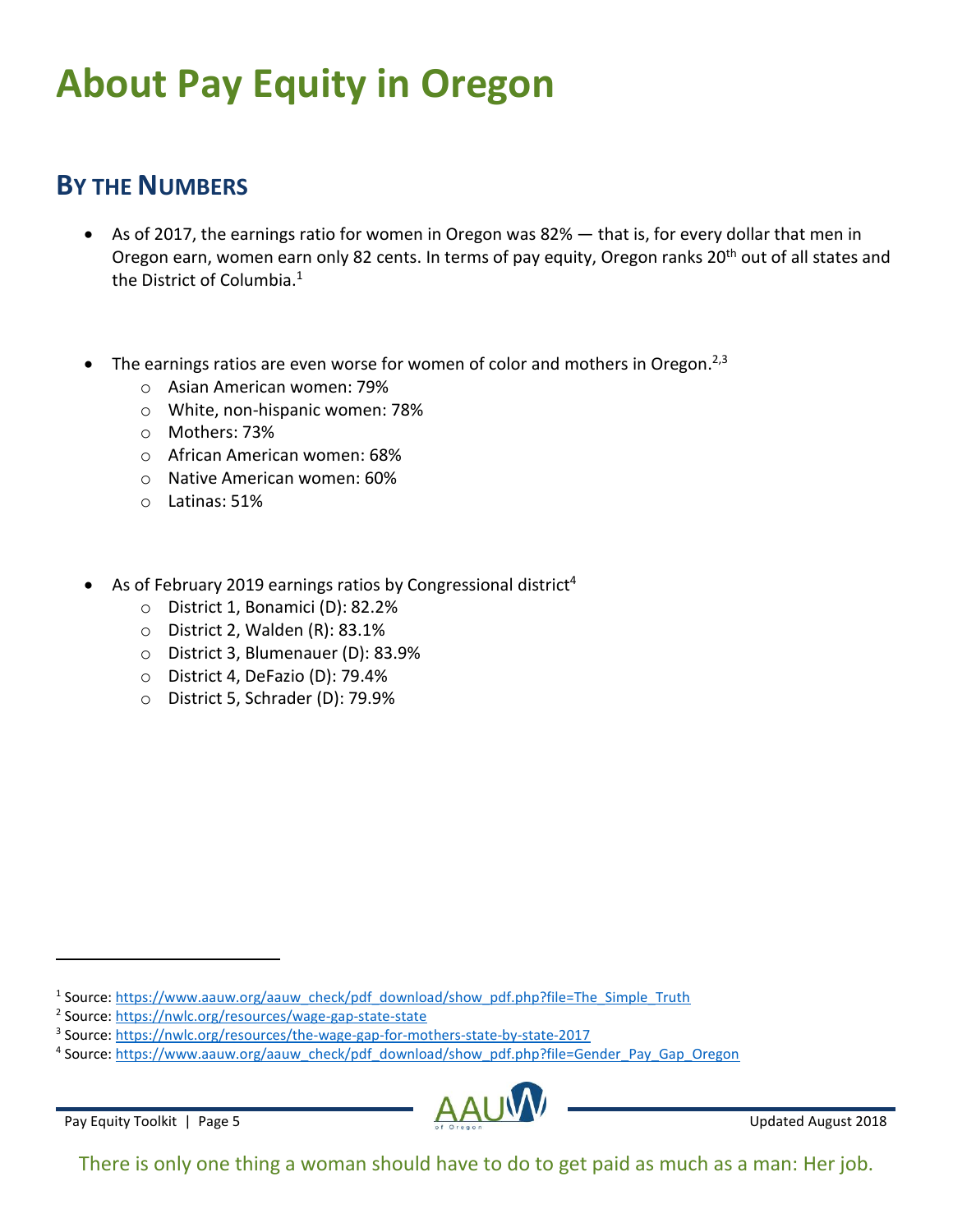# **OREGON'S EQUAL PAY ACT OF 2017**

Oregon's Equal Pay Act was signed into law on October 6, 2017<sup>5</sup>. Here are some key highlights of the law ...

- Employers cannot …
	- $\circ$  Pay less (salary/wages and benefits) because of sex, race, color, religion, sexual orientation, national origin, marital status, age, disability or veteran status;
	- $\circ$  Pay a co-worker more for a comparable job unless the entire pay gap is based on the following factors, or any combination of factors as long as they account for the entire difference or if one or more of the factors is contained in a collective bargaining agreement: a seniority system, a merit system, a system that measures earnings by quality or quantity of production, education, training, experience, workplace locations and/or necessary and regular travel;
	- o Pay an employee less than she is entitled to, even it has been agreed to;
	- $\circ$  Screen job applicants based on current or past compensation or determine the amount of salary on that basis;
	- $\circ$  Ask a potential hire about earnings history until after a job offer (including compensation) has been made;
	- o Cut pay (employee's or co-worker's) to follow the law;
	- o Retaliate or discriminate against employees for discussing salary/wages or asking for equal pay.
- The law applies to Oregon employees even if the employer is headquartered in another state.
- Employers must post an Equal Pay poster at each work site and in a conspicuous place where employees can regularly view it. [See below]
- Employers found to violate these rules may be liable for unpaid wages, attorney's fees, compensatory and punitive damages.
- The ability of an employee to file a claim with the Bureau of Labor and Industry or in court which is based on an employer having inquired about earnings history cannot be filed until January 2024.
- Employers may avoid compensatory and/or punitive damages if they have completed a pay equity analysis within 3 years before an employee complaint is filed.
	- $\circ$  The analysis must be made in good faith, be reasonable in detail and scope based on the size of the employer and include a review of pay practices that are designed to eliminate unlawful wage differentials.
	- o The employer must also have made substantial progress toward eliminating wage differentials for all its employees.

<sup>&</sup>lt;sup>5</sup> Source: <u>https://olis.leg.state.or.us/liz/2017R1/Downloads/MeasureDocument/HB2005/Enrolled</u>

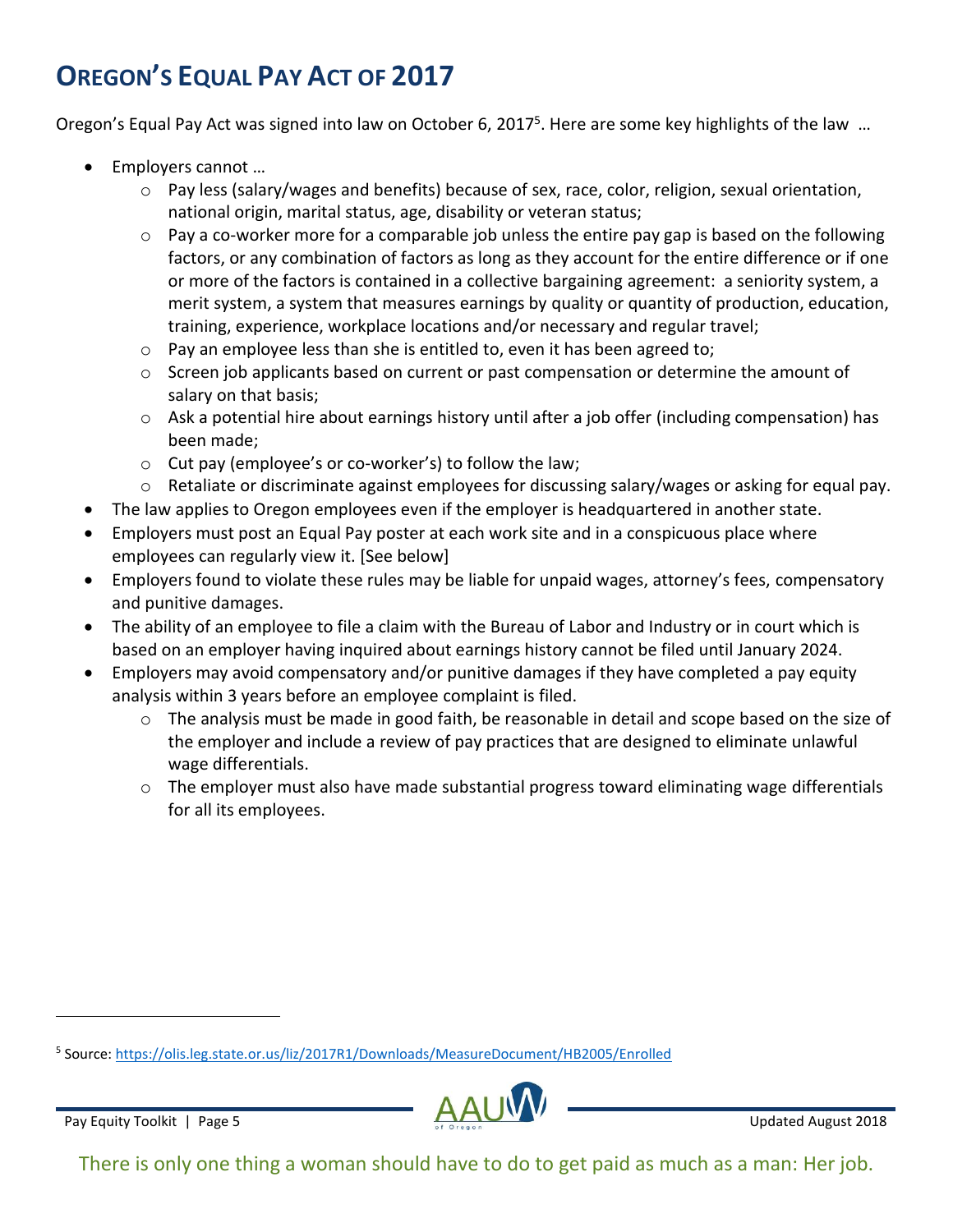# <span id="page-6-0"></span>**ENFORCEMENT THROUGH THE BUREAU OF LABOR & INDUSTRIES (BOLI)**

- The official BOLI Rules interpreting the Equal Pay Act can be found at [https://secure.sos.state.or.us/oard/displayDivisionRules.action?selectedDivision=3833](about:blank)
- BOLI also offers free best practice guides for businesses that want to foster equal pay in the workplace [\(https://www.oregon.gov/boli/TA/pages/Equal\\_Pay\\_Best\\_Practices.aspx](about:blank)). Topics include …
	- Fair recruiting and promotion of women
	- Fair compensation and initial salary
	- Joint evaluation and pay-for-performance
	- Encouraging mentorships and role models
	- Accommodating pregnant employees
	- On-site child care
- Oregon employers are required to post the Equal Pay poster in a conspicuous place where employees can regularly view it. Employers with more than one location must display the poster at each worksite. The Equal Pay poster is available, in English and Spanish, on the BOLI website at [\(https://www.oregon.gov/boli/ta/pages/req\\_post.aspx\)](about:blank).

#### <span id="page-6-1"></span>**ENFORCEMENT THROUGH FILING A CIVIL LAWSUIT IN COURT**

- You may be able to recover back pay, plus compensatory or punitive damages, attorney's fees and/or obtain injunctive relief. Injunctive relief means that a court can require an employer to do something or to stop doing something; it doesn't necessarily involve monetary recovery.
- You have the right to a jury trial.

### <span id="page-6-2"></span>**CLAIMS**

- Complaints and lawsuits must be filed within 1 year from the date of the unlawful pay discrimination.
- Claims based of asking a potential new hire about earnings history can be filed with the Bureau of Labor and Industries or in a civil lawsuit as of January 2024;
- If a complaint is filed with the Bureau of Labor and Industries, the employer is liable only for back pay.
- If a claim is filed in civil court, the employer may be liable for back pay, compensatory and punitive damages and attorney's fees.

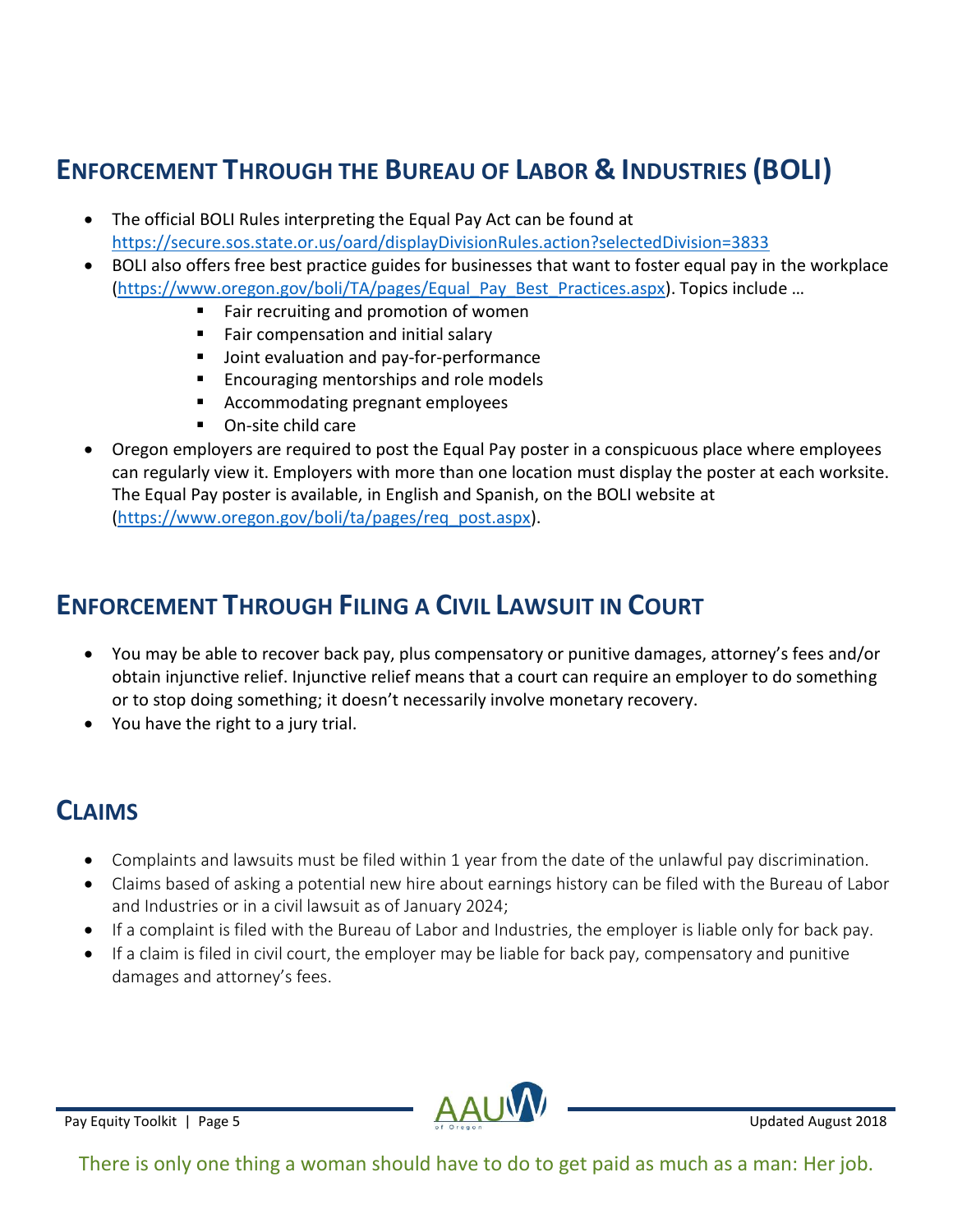# <span id="page-7-0"></span>**Learn About Pay Equity**

AAUW has long believed that pay equity and equal opportunity are simple matters of fairness. As a leader in the fight to end wage discrimination and open doors for women in the workplace, AAUW has many resources to help you get acquainted with the facts and issues surrounding pay equity.

#### <span id="page-7-1"></span>**GENERAL RESOURCES**

- **AAUW issues: Gender pay gap** (available at [https://www.aauw.org/what-we-do/public-policy/aauw](about:blank)[issues/gender-pay-gap\)](about:blank)
- **Quick facts about the gender pay gap** (available at [https://www.aauw.org/files/2016/01/GenderPayGapQuickFacts-nsa.pdf\)](about:blank)
- **The simple truth about the gender pay gap** (available at [https://www.aauw.org/files/2017/09/TheSimpleTruthFall2017OnePager-nsa.pdf\)](about:blank)
- **States notch multiple equal pay victories in 2017** (available at [https://www.aauw.org/2017/10/13/state-equal-pay-victories-in-2017\)](about:blank)
- **Overcoming the "model minority" myth: AAPI women are not paid equally** (available at [https://www.aauw.org/2016/03/15/aapi-equal-pay-day\)](about:blank)
- **At work, Dads get a bonus, but Moms get a penalty. What gives?** (available at [https://www.aauw.org/2016/05/06/dads-get-a-bonus-but-moms-get-a-penalty\)](about:blank)
- **The pay gap is even worse for black women, and that's everyone's problem** (available at [https://www.aauw.org/2015/07/21/black-women-pay-gap\)](about:blank)
- **Native women have to work 9 extra months to make the same salary as white men made last year** (available at [https://www.aauw.org/2015/09/03/native-women-gender-pay-gap\)](about:blank)
- **How would you like to work the same hours for half the pay? That's the gender pay gap for Latinas** (available at [https://www.aauw.org/2015/10/08/pay-gap-for-latinas\)](about:blank)

### <span id="page-7-2"></span>**OREGON INFORMATION**

- **The gender pay gap by state and congressional district** (available at [https://www.aauw.org/resource/gender-pay-gap-by-state-and-congressional-district\)](about:blank)
- **The fight for pay equity: A state road map for Oregon** (available at [https://www.aauw.org/aauw\\_check/pdf\\_download/show\\_pdf.php?file=Gender\\_Pay\\_Gap\\_Oregon\)](about:blank)
- **House Bill 2005: Oregon Equal Pay Act of 2017** (not-so-quick read, available at [https://olis.leg.state.or.us/liz/2017R1/Downloads/MeasureDocument/HB2005/Enrolled\)](about:blank)
- **Technical assistance for employers on the Equal Pay Law** (available at [http://www.oregon.gov/boli/TA/Pages/Equal%20Pay%20Law.aspx\)](about:blank)

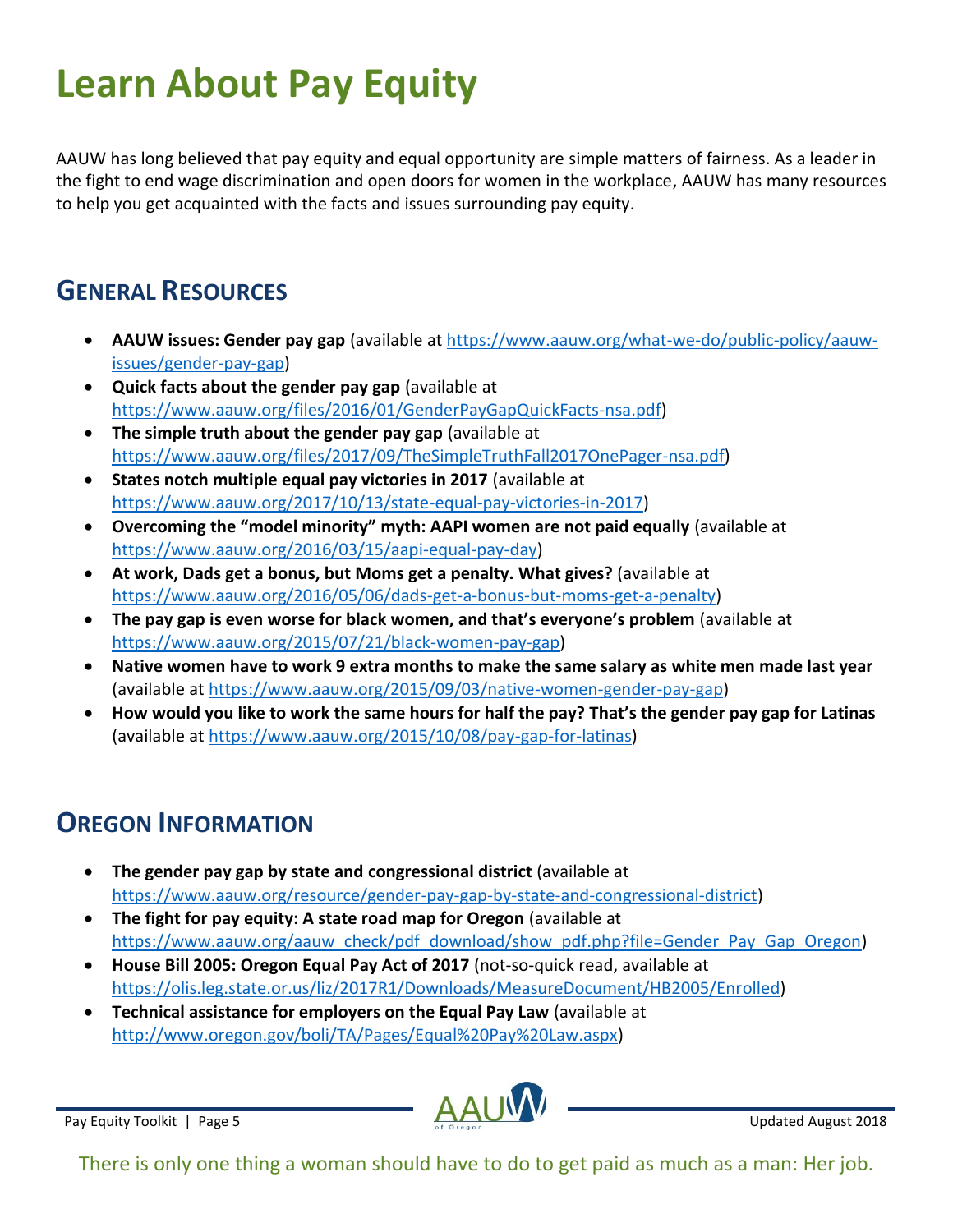# <span id="page-8-0"></span>**Ideas for Taking Action<sup>6</sup>**

### <span id="page-8-1"></span>**BECOME A TWO-MINUTE ACTIVIST**

**Sign up for AAUW's Action Network** [\(https://www.aauw.org/what-we-do/public-policy/two-minute-activist\)](about:blank). Do this yourself and encourage others to sign up as well.

Members of the action network receive urgent e-mail notices and/or text messages when their grassroots advocacy is needed most. Using the two-minute activist tool, you can quickly and easily contact your legislators, encouraging them to take action on issues (like pay equity) that impact women and girls. All it takes is a couple of minutes and an internet connection.

# <span id="page-8-2"></span>**ENGAGE YOUR MEMBERS**

**The best advocate for pay equity is an informed one.** Start close to home by engaging current members.

- Set aside time at a branch meeting to talk about pay equity educate the group about the current status of pay equity and laws in Oregon, and find out about your fellow members' experiences.
- Talk to your newsletter editor about including an article on pay equity in your next newsletter.

The Handouts, Posters and Presentations referenced in the Materials section of this document will be useful for this purpose.

### <span id="page-8-3"></span>**ORGANIZE LUNCH-AND-LEARNS**

**Invite friends, neighbors and colleagues to an informational session** about pay equity – what it is, how it affects them and what they can do to advance the cause. The event doesn't have to include lunch, nor does it need to happen over the lunch hour.

You can also reach out to groups who may be interested in the topic of pay equity. For example …

- Local civic organizations, city clubs, libraries and Chambers of Commerce
- Professional and business networking groups (e.g., Business Networking International, Women in Business, Society for Human Resource Management, etc.)
- Elks, Kiwanis, Lions, Rotary, Soroptimists and Zonta Clubs (to name a few)

<sup>&</sup>lt;sup>6</sup> Source: Adapted from [https://www.aauw.org/files/2013/11/AAUW-Pay-Equity-Resource-Kit-2013Nov-nsa.pdf](about:blank)

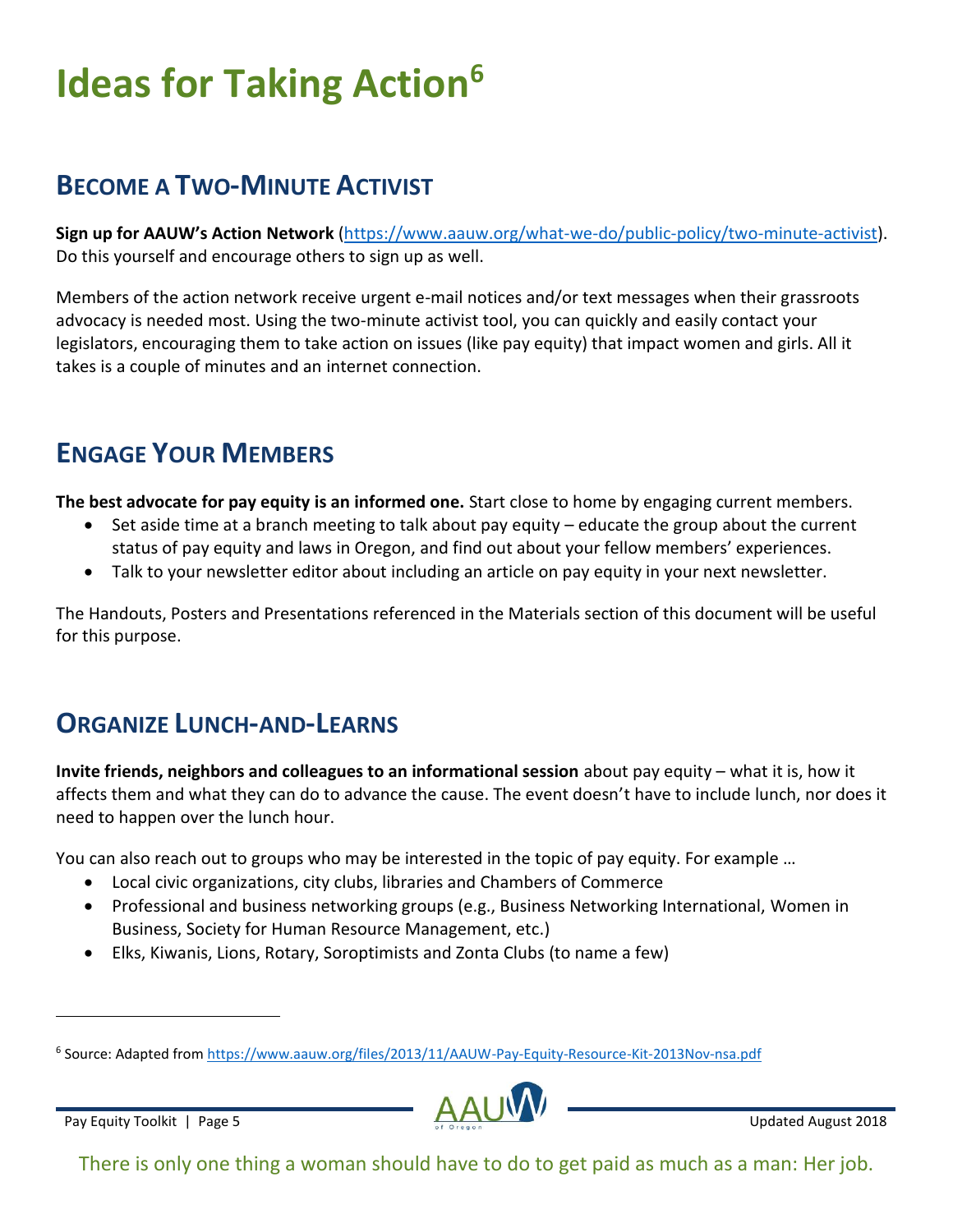• High schools, community colleges and universities

The Handouts, Posters and Presentations referenced in the Materials section of this document will be useful for this purpose.

### <span id="page-9-0"></span>**ADD PAY EQUITY TO YOUR BOOK CLUB**

Why not take the opportunity to discuss books on pay equity and women in the workplace? Some suggestions for books on the subject include …

- Lilly Ledbetter's **Grace and Grit** (available at [https://www.amazon.com/Grace-Grit-Fairness-Goodyear-](about:blank)[Beyond/dp/0307887928/ref=sr\\_1\\_1?ie=UTF8&qid=1331152946&sr=8-1\)](about:blank)
- Sheryl Sandberg's Lean In (available at https://www.amazon.com/s/ref=nb sb\_noss\_1?url=search[alias%3Dstripbooks&field-keywords=lean+in\)](about:blank)
- Margot Lee Shetterly's **Hidden Figures** (available at [https://www.amazon.com/Hidden-Figures-](about:blank)[American-Untold-Mathematicians](about:blank)[ebook/dp/B0166JFFD0/ref=sr\\_1\\_1?s=books&ie=UTF8&qid=1514243960&sr=1-](about:blank) [1&keywords=hidden+figures\)](about:blank)

### <span id="page-9-1"></span>**SPONSOR AN ESSAY CONTEST**

**Work with your local school, community college or university to hold an essay contest.** Possible topics include: "What I would do with an extra 21%" or "What equal pay for equal work means to me." In addition to getting students thinking seriously about pay equity, this can also be used as a selection process for student scholarships.

### <span id="page-9-2"></span>**RECOGNIZE EQUAL PAY DAY IN YOUR COMMUNITY**

**Use Equal Pay Day (April 10, 2018) to get the word about pay equity.** Any of the ideas in this section can be planned to coincide with that that date.

# <span id="page-9-3"></span>**MAKE A PUBLIC SERVICE ANNOUNCEMENT**

**Make a public statement and show your support for pay equity.** Some easy and inexpensive ways of doing this include …

• Posting fliers on public bulletin boards in places of interest, such as libraries, coffee shops, local stores.

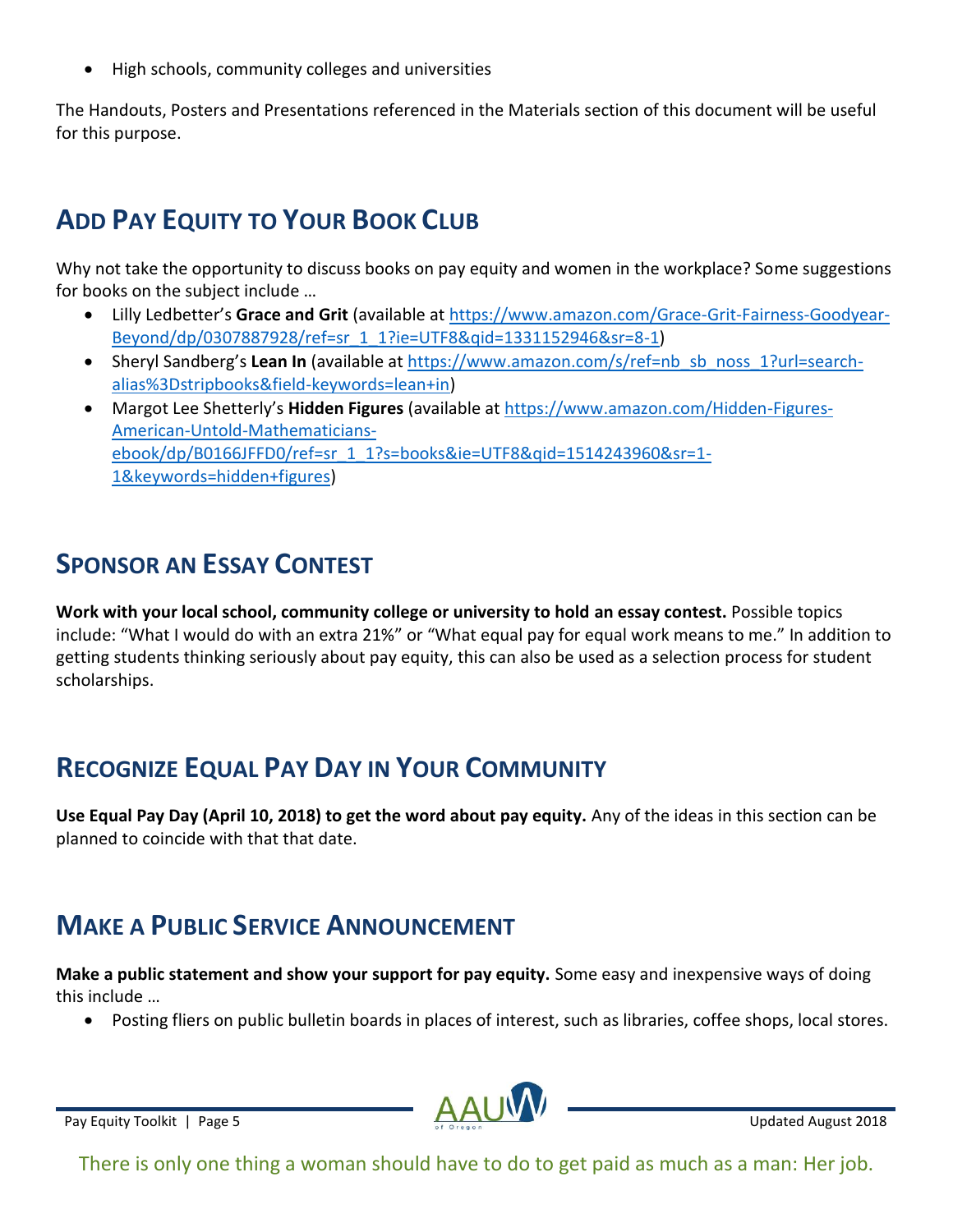• Sharing images and messages on social media (available at [https://www.aauw.org/fairpay](about:blank) and [https://www.aauw.org/2017/12/14/your-favorite-holiday-songs-the-feminist-remix\)](about:blank).

### <span id="page-10-0"></span>**HOST A PUBLIC INFORMATION FORUM**

**Conduct a public information forum to raise awareness about pay equity and the discrimination confronting women in the workplace.** In addition to having branch members as speakers at such events, consider inviting an outside expert or even a panel of experts. Speakers and panelists can be recruited locally through community technical experts (like the local union) or from representative state groups and agencies. The Bureau of Labor and Industries (BOLI) is responsible for the oversight and implementation of the Fair Pay Act and would be a great technical expert in all areas of Act. Other state groups like the Oregon Women's Equity Coalition and The Women's Foundation have a lot of knowledge on the potential impact of the Act on local women. State business and industry groups would give a good perspective of the impact of the Act on business and how businesses will internally organize to accommodate the requirements in the bill.

#### <span id="page-10-1"></span>**BUILD ALLIANCES**

**A coalition is likely to have more power and leverage than a single organization.** It can assist with capacitybuilding, information-, resource- and expertise-sharing, and reach a broader audience. Identify some key pay equity advocates and organizations, especially those representing marginalized women (for example, Adelante Mujeres, Basic Rights Oregon, Women Empowering Women for Indian Nations, etc.). Use the tips from AAUW [\(https://www.aauw.org/files/2013/06/Tips-for-Building-Effective-Coalitions-Handout.pdf\)](about:blank) as well as the Handouts, Posters and Presentations referenced in the Materials section of this document will be useful for this purpose.

# <span id="page-10-2"></span>**TAKE A STAND (OR A TABLE)**

Tabling at a community event – for example, farmer's markets or school/college/university job fairs – is a great way to get the word out about pay equity and increase AAUW's visibility in the community. Use the guidance provided on the AAUW website [\(https://www.aauw.org/resource/how-to-tabling\)](about:blank) as well as the Handouts, Posters and Presentations referenced in the Materials section of this document will be useful for this purpose.

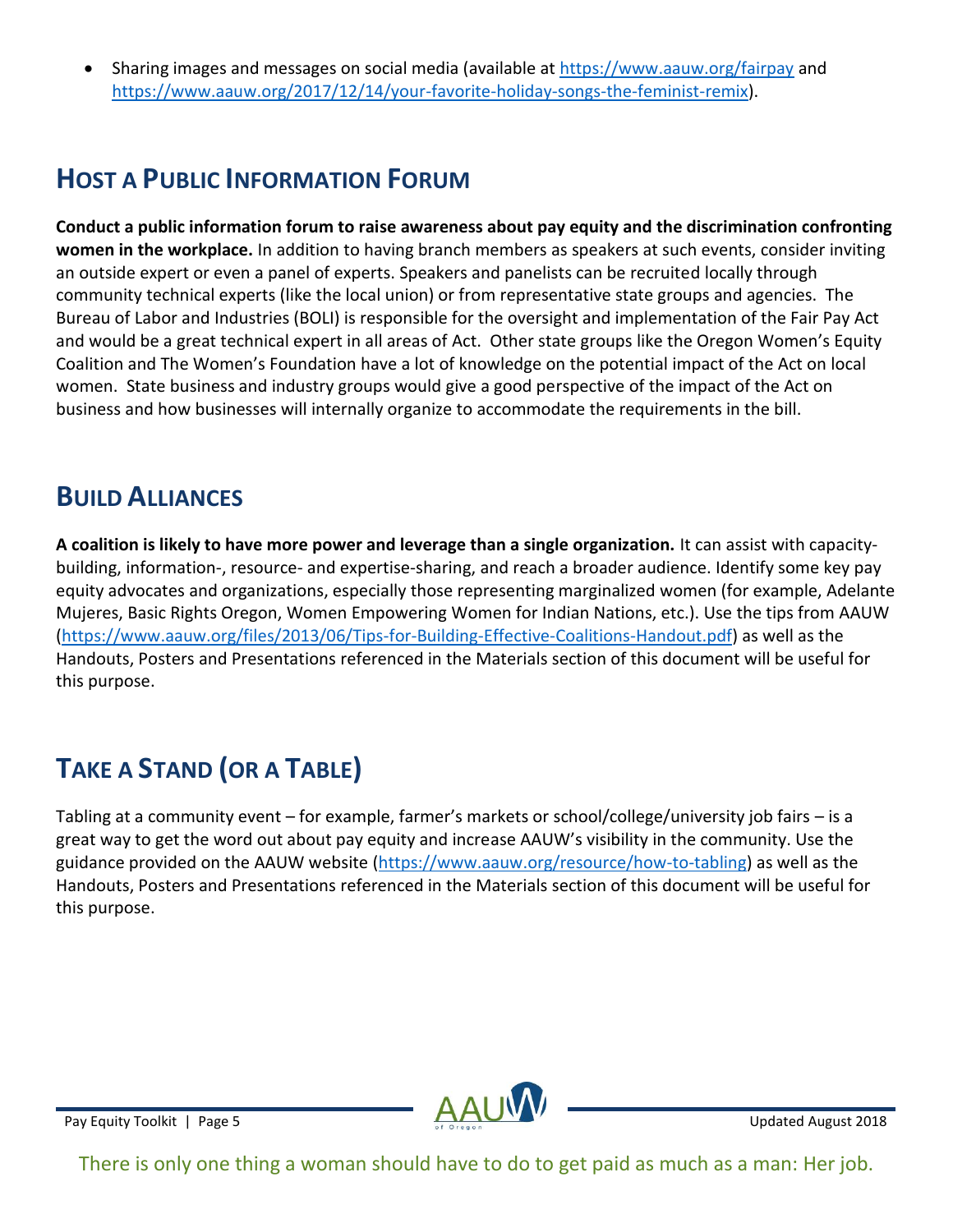# <span id="page-11-0"></span>**MEET WITH YOUR LEGISLATOR(S)**

**Schedule in-district meetings with your state representatives or members of Congress** to thank them for their service and encourage them to support pay equity legislation. AAUW's Lobby Day is a great time to schedule a visit at the Capitol in Salem. Either way, you can find guidance on preparing for the meeting on the AAUW website [\(https://www.aauw.org/resource/how-to-hold-a-meeting-with-your-elected-officials\)](about:blank).

#### <span id="page-11-1"></span>**GET A PROCLAMATION**

**Encourage your city council and/or mayor to proclaim "Equal Pay Day" in your community.** You can find a sample proclamation on the AAUW website [\(https://www.aauw.org/resource/equal-pay-day-proclamation\)](about:blank).

#### <span id="page-11-2"></span>**ISSUE A PRESS RELEASE**

As branches engage communities in discussions about pay equity at forums, meetings and other group events, **issuing a press release is an effective way to publicize the event**. The Sample Press Release included in the Materials section of this document can be customized to accommodate any event.

### <span id="page-11-3"></span>**SEND A LETTER TO THE EDITOR**

**Letters to the Editor are among the most widely read features in newspapers and magazines**, making them a great way to reach large audiences about issues of significance to them. For inspiration, see Kathy Brandon's letter to the editor in the Mail Tribune (available at [http://www.mailtribune.com/opinion/20171110/letters](about:blank)[to-editor-nov-10\)](about:blank). Use the guidance provided by AAUW (available at [https://www.aauw.org/resource/lte-vs](about:blank)[op-ed\)](about:blank) and the Talking Points for Letters to the Editor included in the Materials section of this document (below) to get started on your own letter to the editor regarding pay equity in Oregon.

### **REPORT BACK ON ACTIVITIES & EVENTS**

**Reporting is a critical aspect of advocacy activities and events.** As the event-organizer, it gives you an opportunity to get help, maximize your event's reach as well as to share your excitement and experiences. It also it helps AAUW of OR keep track of goings on and learn from the successes of those closest to the events.

Use the report-back form (available at [https://www.aauw.org/resource/advocacy-event-activity-report-back](about:blank)[form\)](about:blank) to tell us about your recently-hosted activity or event.

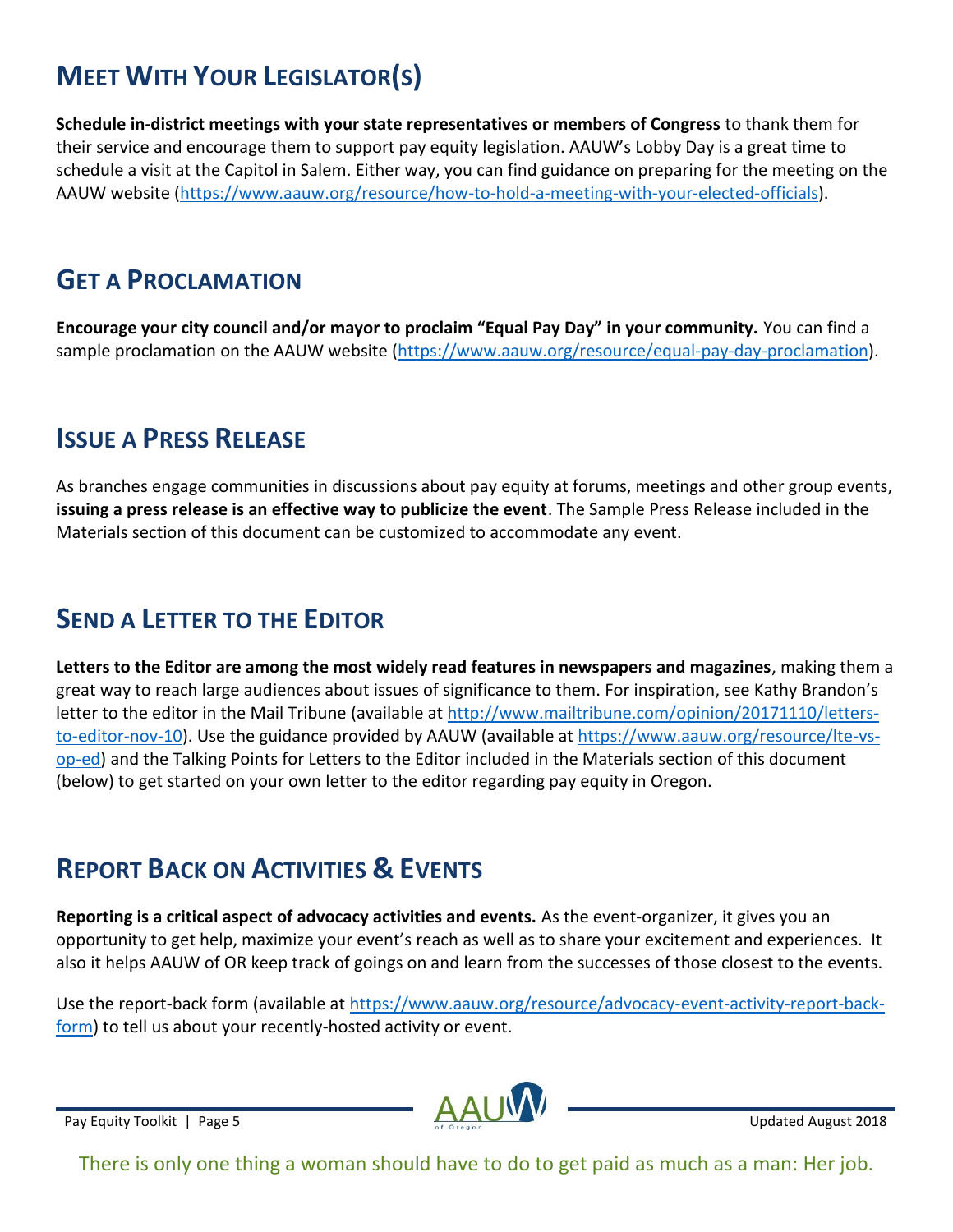# <span id="page-12-0"></span>**Materials**

### <span id="page-12-1"></span>**HANDOUTS**

- **Quick facts about the gender pay gap** available at [https://www.aauw.org/files/2016/01/GenderPayGapQuickFacts-nsa.pdf](about:blank)
- **The simple truth about the gender pay gap** available at [https://www.aauw.org/files/2017/09/TheSimpleTruthFall2017OnePager-nsa.pdf](about:blank)
- **The fight for pay equity: A state road map for Oregon** available at [https://www.aauw.org/aauw\\_check/pdf\\_download/show\\_pdf.php?file=Gender\\_Pay\\_Gap\\_Oregon](about:blank)
- **Employees should know … Oregon's Equal Pay Act** available at [https://aauw](about:blank)[or.aauw.net/files/2018/02/Equal-Pay-1P\\_Employee\\_English.pdf](about:blank)
- **Employers should know … Oregon's Equal Pay Act** available at [https://aauw](about:blank)[or.aauw.net/files/2018/02/Equal-Pay-1P\\_Employer.pdf](about:blank)
- **Frequently asked questions … Oregon's Equal Pay Act** available at [https://aauw](about:blank)[or.aauw.net/files/2018/02/Equal-Pay\\_Public-FAQs.pdf](about:blank)
- **Oregon BOLI's Equal Pay poster**
	- o English (available at [https://www.oregon.gov/boli/TA/docs/Equal\\_Pay\\_Poster.pdf\)](about:blank)
	- o Spanish (available at [https://www.oregon.gov/boli/TA/docs/Equal\\_Pay\\_Poster\\_ES.pdf\)](about:blank)
- **Oregon BOLI's Equal Pay best practices guides for employers**
	- o The Business Case for Fair Recruiting and Promotion of Women available at [https://www.oregon.gov/boli/TA/docs/Fair%20Recruiting%20and%20Promotion%20102015%2](about:blank) [0rev.pdf](about:blank)
	- o The Business Case for Fair Compensation and Initial Salary available at [https://www.oregon.gov/boli/TA/docs/Fair%20Compensation%20102015.pdf](about:blank)
	- o The Business Case for Joint Evaluation and Pay-for-Performance available at [https://www.oregon.gov/boli/TA/docs/Pay%20For%20Performance%20102015%20rev.pdf](about:blank)
	- o The Business Case for Encouraging Mentorships and Role Models available at [https://www.oregon.gov/boli/TA/docs/Mentorships and Role Models 102015 rev.pdf](about:blank)
	- o The Business Case for Accommodating Pregnant Employees available at [https://www.oregon.gov/boli/TA/docs/Pregnancy%20Accommodation%20102715.pdf](about:blank)
	- o The Business Case for On-Site Child Care available at [https://www.oregon.gov/boli/TA/docs/Onsite%20Childcare%20102015.pdf](about:blank)